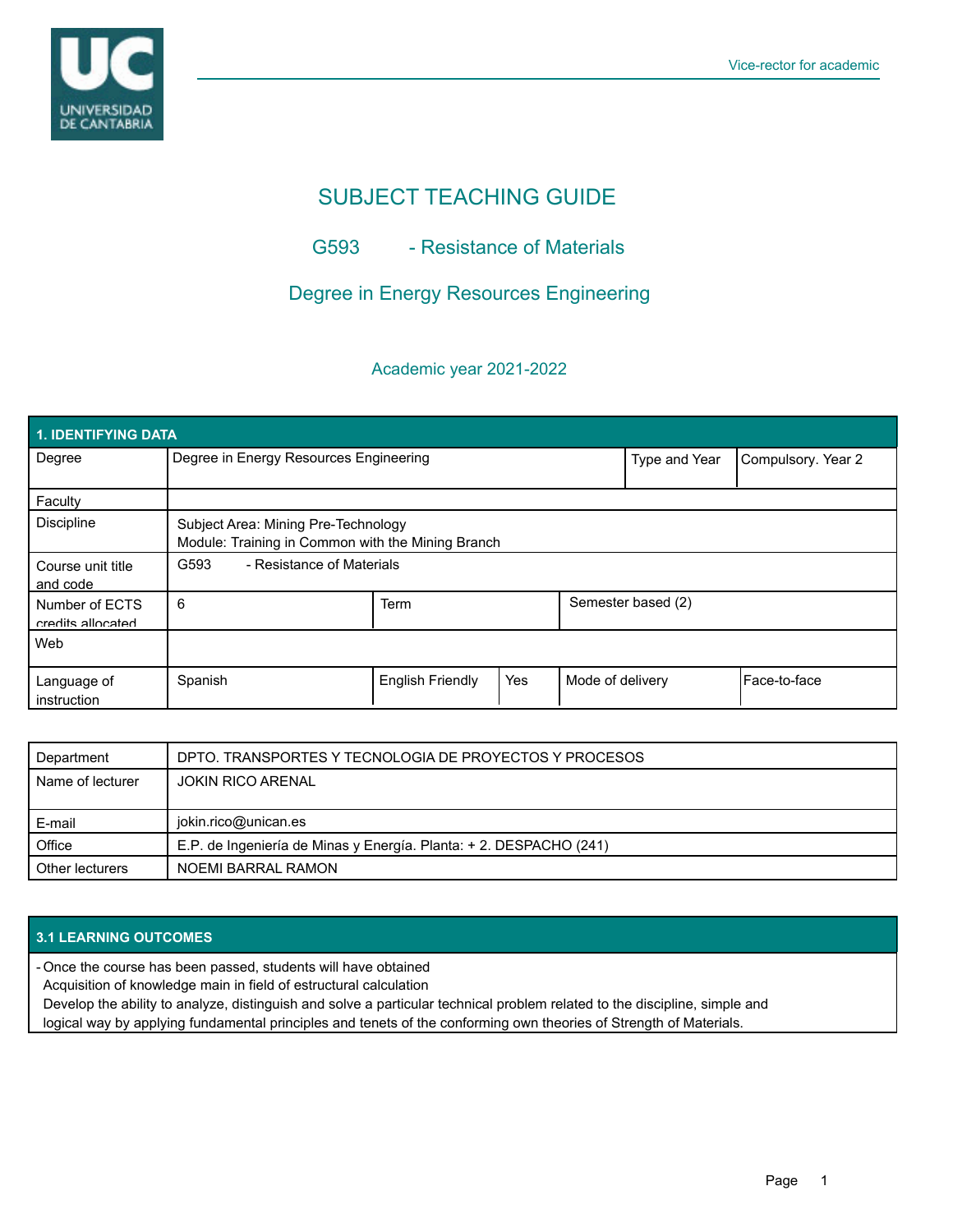

#### **4. OBJECTIVES**

The objectives of the subject is focuses

Acquisition of knowledge main in field of estructural calculation

Develop the ability to analyze, distinguish and solve a particular technical problem related to the discipline, simple and logical way by applying fundamental principles and tenets of the conforming own theories of Strength of Materials.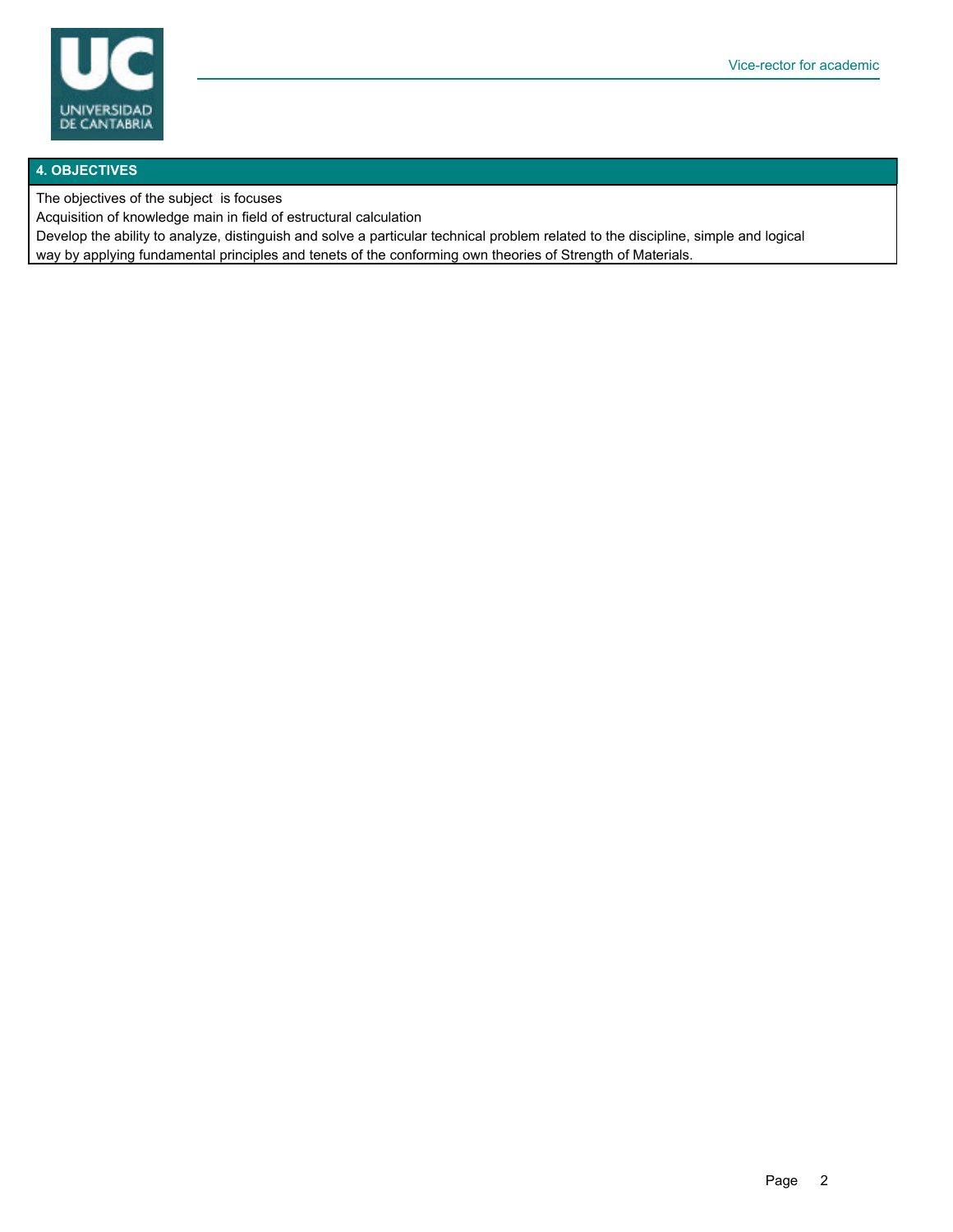

### **6. COURSE ORGANIZATION CONTENTS** 1 Main objectives and hypothesis aplicated in material resistence Objectives of the material resistence Main hypothesis Main concepts. Stress, beam, unions, isostatism and hiperestatism. Main types of cargo Elements to reduce acting Forces. Bending moment Axil force Shear strength Properties of materials. Body elastic Hooke Law Stress-strain curves 2 EFFORTS (axial, shear) AND MOMENTS (BENDING, TORQUE) • Traction and simple compression. Prismatic bar subjected to a constant normal stress. Narvier hypothesis. Maximum admissible stress. Lateral contraction. Poisson's ratio. Traction-Compression in two or three orthogonal directions. • Flexion. Bending Pure, Simple bending, bending flat. Modulus (resistor module). Geometric performance. Influence of the shape of the cross section. Biaxial bending. Deformation. Composed bending. Influence of the section. • Shear strength. Influence of sections • torsional moment. Concept. Definition of torque. Effects of torque. Shear stresses caused by torsion. Torsion in hollow circular cylinders. • Shear strength. Influence of sections • torsional moment. Concept. Definition of torque. Effects of torque. Shear stresses caused by torsion. Torsion in hollow circular cylinders.